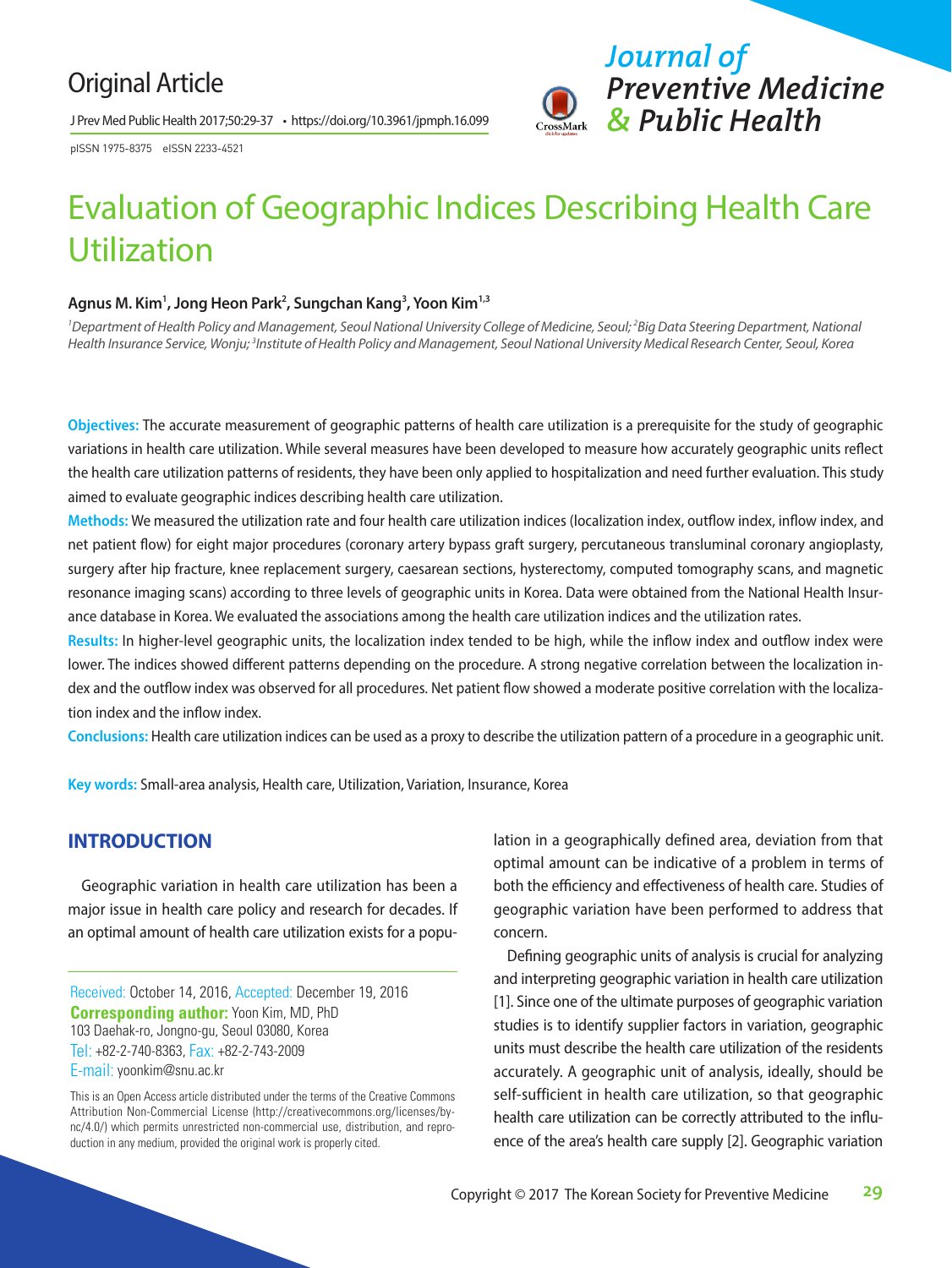analysis based on units that do not describe geographic patterns of health care utilization accurately may erroneously attribute health care utilization to health care suppliers [3]. While organizing geographic units of analysis has received considerable attention as an important issue in geographic variation studies [1,2], the evaluation of geographic units with regard to their relevance as units of analysis has received less attention.

However, evaluating geographic units is as important as defining new geographic units for the following reasons. First, the majority of variation studies are based on administrative units. Administrative units are not organized for the purpose of variation analysis and are likely to be inconsistent with actual health care utilization. Additionally, even small areas organized for the purpose of variation analysis are not consistent with geographic patterns of health care utilization [4-6]. Therefore, geographic units of analysis should be evaluated for their accuracy in describing geographic health care utilization. Second, comparing degrees of variation is an inevitable part of making judgments about the degree of variation. To make a fair comparison, differences in the degree to which each geographic unit reflects actual health care utilization should be considered. Therefore, the comparison of variation across different geographic units should be accompanied by an evaluation of the degree to which those geographic units accurately describe actual health care utilization.

Although several measures have been developed to measure how accurately geographic units reflect the health care utilization of the residents, they have only been tentatively applied to hospitalization in a small number of studies [4-6] and require further evaluation. This study aimed to evaluate the indices describing geographic health care utilization by investigating how these indices reflected utilization patterns and the extent to which these indices were associated with health care utilization for major health care procedures.

#### **METHODS**

#### **Data**

This study used data from the National Health Insurance (NHI) database for the 2013 period. The NHI database contains data for the entire Korean population, including NHI beneficiaries (97% of the country's population) and medical aid beneficiaries (3% of the total population) [7]. We acquired information on patient demographics, the geographic location of hospitals, diagnosis codes, and procedure codes from the NHI da-

tabase. Diagnoses were classified by the Korean Standard Classification of Diseases codes, and procedures were classified by the Electronic Database Interchange codes.

Utilization rates of the following eight procedures were calculated: coronary artery bypass graft (CABG) surgery, percutaneous transluminal coronary angioplasty (PTCA), surgery after hip fracture, knee replacement surgery, hysterectomy, caesarean sections, computed tomography (CT) scans, and magnetic resonance imaging (MRI) scans. These procedures were chosen both for their importance in terms of cost, volume, and policy relevance [8] and for their diverse characteristics in terms of urgency, frequency, and severity (Table 1). Utilization rates of the eight procedures were calculated based on the patient's place of residence. Rates were age-adjusted and sex-adjusted to the Korean resident population of 2013. The caesarean section rate was standardized to the number of live births in Korea in 2013 according to the age of the mother. Rates were calculated per 100 000 population aged 15 and over. For the CABG and PTCA rates, the population age was 20 and over. The rate of caesarean sections was calculated per 1000 live births.

We used three kinds of administrative units as geographic units of analysis: districts, cities, and provinces. Administrative units in Korea are categorized into provincial-level units (special metropolitan city, metropolitan city, special self-governing city, province, and special self-governing province) and municipal-level units (city, county, and district) [3]. A district is a subunit of a city. However, due to the large variation in population size among cities, a district of a large city can have a larger population than a small city. Therefore, the municipal level can be applied in two ways: city/county, with strict application of

#### **Table 1.** Characteristics of the 8 major procedures

|                            | <b>Urgency</b> | <b>Frequency</b> | <b>Severity</b> |
|----------------------------|----------------|------------------|-----------------|
| CABG                       | $\circ$        |                  | O               |
| <b>PTCA</b>                | $\circ$        | Δ                | $\circ$         |
| Surgery after hip fracture | Ω              |                  | $\bigcirc$      |
| Knee replacement surgery   |                | Δ                |                 |
| Hysterectomy               |                | $\wedge$         |                 |
| Caesarean sections         | Δ              | $\wedge$         | Δ               |
| CT scans                   |                | $\bigcap$        |                 |
| MRI scans                  |                | $\bigcirc$       |                 |

Frequency was based on the annual rate of the procedures in 2013 [3]. The circle represents a high degree and the triangle represents a moderate degree of each characteristic. The urgency and severity of caesarean sections are denoted with triangles, considering both the emergent nature of the caesarean section and the high proportion of elective caesarean sections in Korea. CABG, coronary artery bypass graft; PTCA, percutaneous transluminal coronary angioplasty; CT, computed tomography; MRI, magnetic resonance imaging.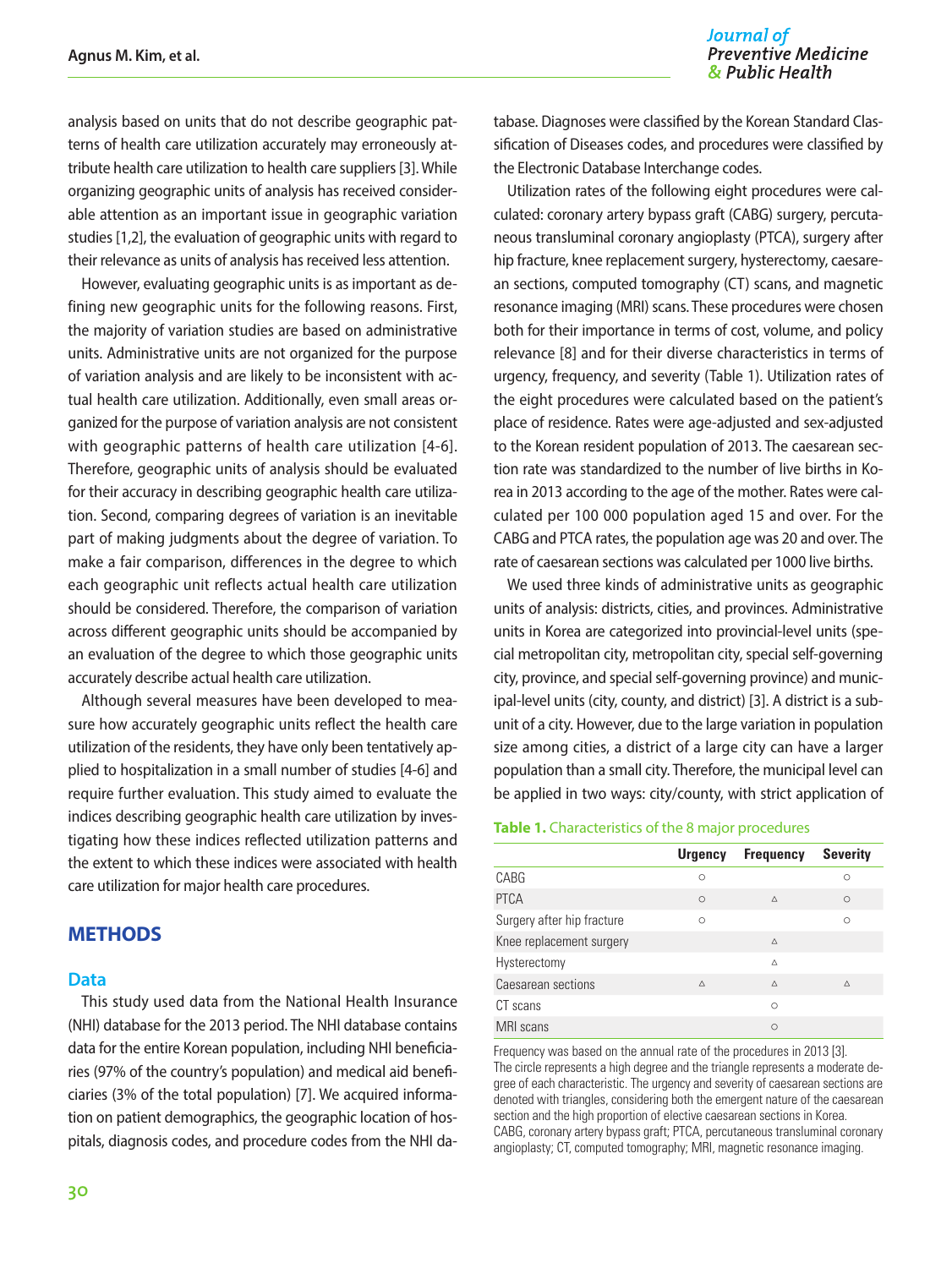the hierarchy of the administrative units, or city/county/district, considering the population size of the unit. This study applied both methods of classification. To represent each administrative unit level, we adopted the name of the predominant administrative unit at each level. Therefore, for the municipal level, this study used 163 cities and 251 districts, and for provincial level, this study used 16 provinces as administrative units. The average population of each unit was 203 751 (districts, 313 751 (cities), and 3 196 341 (provinces). The range of population size for each unit was 10 524 to 668 425 (districts), 10 524 to 10 143 645 (cities), and 593 806 to 12 234 630 (provinces).

#### **Statistical Analysis**

This study examined four metrics for assessing geographic health care utilization: the localization index, the inflow index, the outflow index, and net patient flow. The localization index, inflow index, and net patient flow were originally developed as measures for hospitalization [4] and discharges [5,6]. The outflow index was newly designed in this study. These metrics are presented in Figure 1 [5].

We defined the localization index as the fraction obtained by dividing the number of instances of a procedure performed in an area and received by the residents of the area (A in Figure 1) by the total number of procedures done on the residents in that area (A and C in Figure 1). The localization index can be understood as the extent to which residents' demands for health care are satisfied in their area of residence or as the resi-



Net patient flow=B/C



dents' tendency to receive health care in their own area [5].

The inflow index was defined as the fraction obtained by dividing the number of instances of a procedure performed on non-residents (B in Figure 1) by the total number of procedures performed within an area (A and B in Figure 1). It is indicative of the degree to which patients are drawn from other areas [5] or a surplus in health care supply that may facilitate care for non-residents.

We invented the outflow index to estimate the residents' unmet needs for health care services. With the goal of distinguishing the outflow of patients due to a lack of resources from outflow due to patients' own preferences, we calculated the outflow index as the fraction of the number of instances of a procedure performed on residents outside of their geographic area (C in Figure 1) divided by the sum of the total number of instances of that procedure performed on the residents (A and C in Figure 1) and the number of procedures performed on non-residents within a given area (B in Figure 1). The number of procedures received by non-residents in the denominator was included to take into account the reserve in the health care resources of an area. If this additional component becomes larger, the value of the outflow index decreases. As it contains the number of procedure performed on nonresidents in its denominator, the outflow index is not complementary to the localization index. We expected the outflow index to have more explanatory power for the distribution of utilization across geographic units than the localization index.

Net patient flow is the ratio of the number of instances of a procedure performed on non-residents within an area (B in Figure 1) to the number of instances of a procedure performed on residents outside of that area (B in Figure 1) [5]. A value over 1 indicates that patient import is predominant over patient export, and a value under 1 denotes the preponderance of patient export over patient import. As discussed below, net patient flow can be used as an index indicative of the overconcentration of procedures performed in an area.

We calculated the four utilization indices for the eight procedures according to three levels of geographic units, and investigated the associations between the indices and the utilization rates.

The study was carried out using SAS version 9.4 (SAS Institute Inc., Cary, NC, USA), SPSS version 23 (IBM Corp., Armonk, NY, USA), and R statistical software (R Foundation for Statistical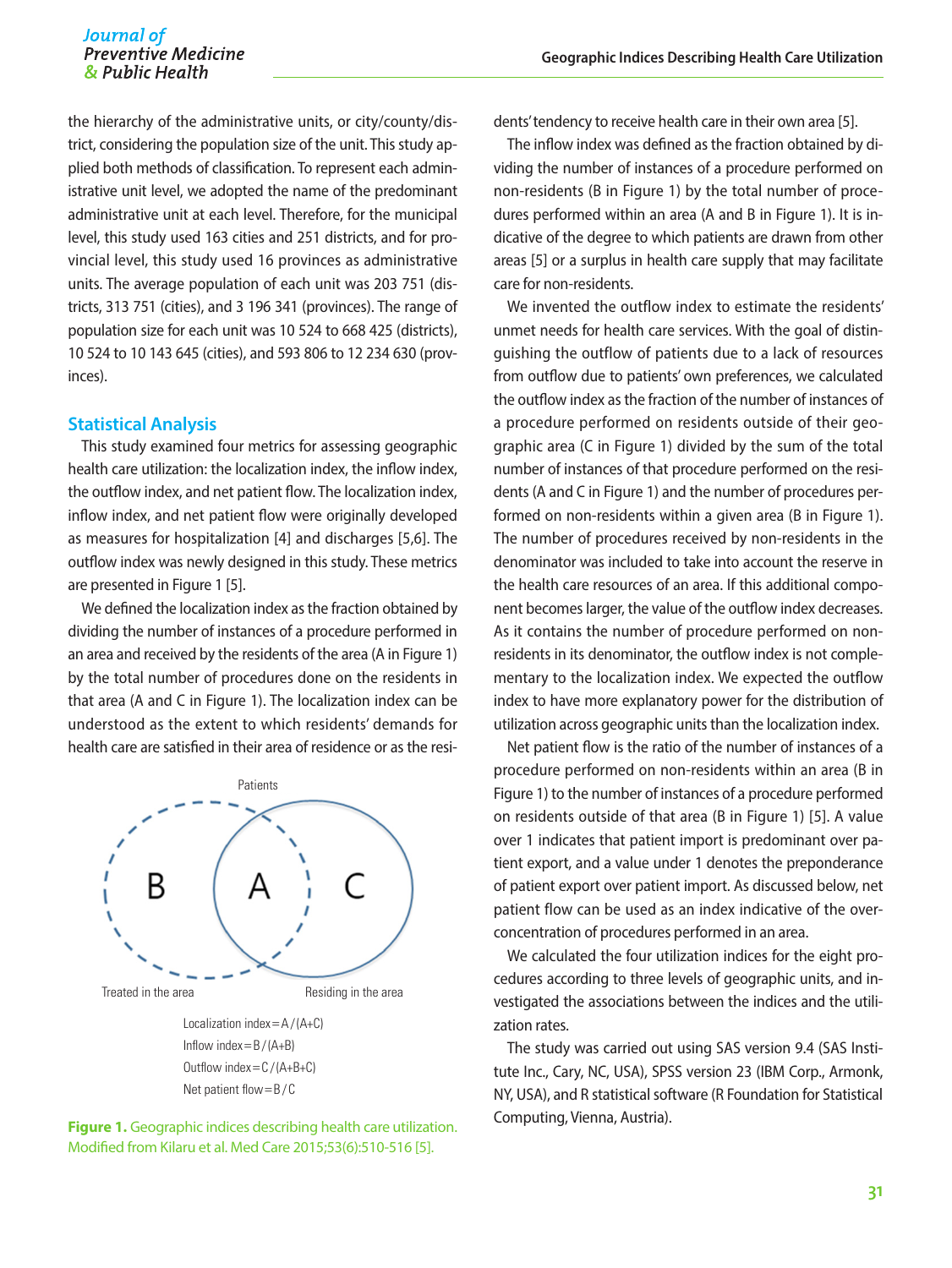## **RESULTS**

The localization index, inflow index, outflow index, and patient net flow were calculated for the eight major procedures according to the three levels of Korean administrative units (Table 2). In the case of the localization index, higher-level geographic units tended to show higher values. The localization index for all geographic units was the lowest for CABG. The localization index was higher for surgery after hip fracture and caesarean sections.

The inflow index tended to be lower in higher-level geographic units (provinces), but the difference among geographic units was not as distinct as it was for the localization index. Knee replacement surgery showed overall high values of the inflow index.

The outflow index was the lowest in higher-level geographic units (provinces). The outflow index was the highest for CABG, and tended to be lower for surgery after hip fracture, caesarean sections, and CT scans than for other procedures.

In the case of net patient flow, we used the median value for

#### **Table 2.** Values of health care utilization indices for the 8 major procedures according to 3 levels of administrative units in Korea

|                            | Localiization index (%) |                | Inflow index $(\% )$ |                         |           | Outflow index (%) |                         |           | <b>Net patient flow</b> |                         |          |                |
|----------------------------|-------------------------|----------------|----------------------|-------------------------|-----------|-------------------|-------------------------|-----------|-------------------------|-------------------------|----------|----------------|
|                            | <b>Districts</b>        | <b>Cities</b>  | Prov-<br>inces       | <b>Districts Cities</b> |           | Prov-<br>inces    | <b>Districts Cities</b> |           | Prov-<br>inces          | <b>Districts Cities</b> |          | Prov-<br>inces |
| CABG                       |                         |                |                      |                         |           |                   |                         |           |                         |                         |          |                |
| Average/median             | 8                       | $\overline{7}$ | 42                   | 18                      | 9         | 20                | 85                      | 90        | 53                      | 0                       | 0        | 0.09           |
| Range                      | $0 - 100$               | $0 - 92$       | $0 - 92$             | $0 - 100$               | $0 - 88$  | $0 - 62$          | $0 - 100$               | $3 - 100$ | 3-99                    | $0 - 88$                | $0 - 18$ | $0 - 18$       |
| SD/ratio of $1 <$ to $>1$  | 17.97                   | 18.96          | 25.63                | 34.29                   | 21.72     | 19.30             | 29.51                   | 24.59     | 27.87                   | 6.75                    | 12.58    | 4.33           |
| PTCA                       |                         |                |                      |                         |           |                   |                         |           |                         |                         |          |                |
| Average/median             | 19                      | 19             | 76                   | 27                      | 12        | 20                | 72                      | 79        | 21                      | 0                       | 0        | 0.63           |
| Range                      | $0 - 90$                | $0 - 93$       | 46-93                | $0 - 96$                | $0 - 77$  | $6 - 51$          | $2 - 100$               | $4 - 100$ | $4 - 52$                | $0 - 43$                | $0 - 13$ | $0 - 12$       |
| SD/ratio of $1 <$ to $>1$  | 25.75                   | 31.82          | 14.49                | 33.53                   | 21.68     | 12.71             | 35.84                   | 35.43     | 14.37                   | 3.00                    | 4.43     | 1.67           |
| Surgery after hip fracture |                         |                |                      |                         |           |                   |                         |           |                         |                         |          |                |
| Average/median             | 38                      | 40             | 81                   | 38                      | 24        | 18                | 50                      | 54        | 16                      | 0.47                    | 0.23     | 0.91           |
| Range                      | $0 - 98$                | $0 - 98$       | 63-97                | $0 - 93$                | $0 - 75$  | $3 - 40$          | $2 - 100$               | $2 - 100$ | $3 - 34$                | $0 - 19$                | $0 - 19$ | $0 - 5$        |
| SD/ratio of $1 <$ to $>1$  | 23.28                   | 29.61          | 9.58                 | 25.06                   | 17.89     | 9.95              | 28.19                   | 31.91     | 9.16                    | 1.99                    | 2.98     | 1.29           |
| Knee replacement surgery   |                         |                |                      |                         |           |                   |                         |           |                         |                         |          |                |
| Average/median             | 20                      | 21             | 67                   | 45                      | 28        | 26                | 66                      | 74        | 28                      | 0.14                    | 0.03     | 0.67           |
| Range                      | $0 - 84$                | $0 - 92$       | 34-92                | $0 - 100$               | $0 - 100$ | $3 - 55$          | $4 - 100$               | $4 - 100$ | $4 - 65$                | $0 - 20$                | $0 - 20$ | $0 - 10$       |
| SD/ratio of $1 <$ to $>1$  | 20.51                   | 26.68          | 15.98                | 33.16                   | 26.89     | 16.95             | 31.74                   | 31.40     | 16.95                   | 2.64                    | 4.43     | 1.29           |
| Hysterectomy               |                         |                |                      |                         |           |                   |                         |           |                         |                         |          |                |
| Average/median             | 20                      | 20             | 73                   | 32                      | 18        | 17                | $70$                    | 76        | 24                      | 0.06                    | 0        | 0.35           |
| Range                      | $0 - 89$                | $0 - 95$       | 43-95                | $0 - 100$               | $0 - 100$ | $4 - 43$          | $4 - 100$               | $3 - 100$ | $3-56$                  | $0 - 24$                | $0 - 14$ | $0 - 14$       |
| SD/ratio of $1 <$ to $>1$  | 22.43                   | 28.13          | 14,72                | 31.03                   | 22.74     | 11.64             | 32.48                   | 31.77     | 14.73                   | 3.70                    | 6.41     | 2.20           |
| Caesarean sections         |                         |                |                      |                         |           |                   |                         |           |                         |                         |          |                |
| Average/median             | 30                      | 31             | 84                   | 32                      | 17        | 16                | 60                      | 66        | 14                      | 0.23                    | 0.06     | 1.00           |
| Range                      | $0 - 95$                | $0 - 95$       | 66-95                | $0 - 97$                | $0 - 80$  | $8 - 34$          | $3 - 100$               | $3 - 100$ | $3 - 31$                | $0 - 16$                | $0 - 16$ | $0 - 10$       |
| SD/ratio of $1 <$ to $>1$  | 28.65                   | 34.30          | 9.06                 | 27.93                   | 18.68     | 7.44              | 34.37                   | 36.94     | 8.71                    | 2.80                    | 3.53     | 1.00           |
| CT scans                   |                         |                |                      |                         |           |                   |                         |           |                         |                         |          |                |
| Average/median             | 24                      | 32             | 73                   | 53                      | 29        | 19                | 59                      | 62        | 23                      | 0.29                    | 0.13     | 0.45           |
| Range                      | $0 - 76$                | $0 - 90$       | 52-90                | $0 - 100$               | $0 - 100$ | $7 - 45$          | $5 - 100$               | $6 - 100$ | $6 - 43$                | $0 - 18$                | $0 - 10$ | $0 - 7$        |
| SD/ratio of $1 <$ to $>1$  | 19.41                   | 24.31          | 10.75                | 30.81                   | 18.93     | 10.48             | 25.18                   | 26.92     | 10.61                   | 3.48                    | 5.27     | 2.20           |
| MRI scans                  |                         |                |                      |                         |           |                   |                         |           |                         |                         |          |                |
| Average/median             | 22                      | 23             | 68                   | 40                      | 24        | 21                | 66                      | 71        | 23                      | 0.14                    | 0.06     | 0.38           |
| Range                      | $0 - 78$                | $0 - 91$       | 44-91                | $0 - 100$               | $0 - 100$ | $4 - 48$          | $3 - 100$               | $5 - 100$ | $6 - 43$                | $0 - 28$                | $0 - 9$  | $0-9$          |
| SD/ratio of $1 <$ to $>1$  | 19.66                   | 25.75          | 12.48                | 29.66                   | 22.87     | 12.72             | 29.63                   | 31.19     | 10.61                   | 3.40                    | 5.27     | 2.2            |

We calculated the average and SD for the localization index, inflow index, and outflow index; For net patient flow, we calculated the median and the ratio of the number of units where the net patient flow was <1 to the number of units where the net patient flow was >1.

CABG, coronary artery bypass graft; PTCA, percutaneous transluminal coronary angioplasty; CT, computed tomography; MRI, magnetic resonance imaging; SD, standard deviation.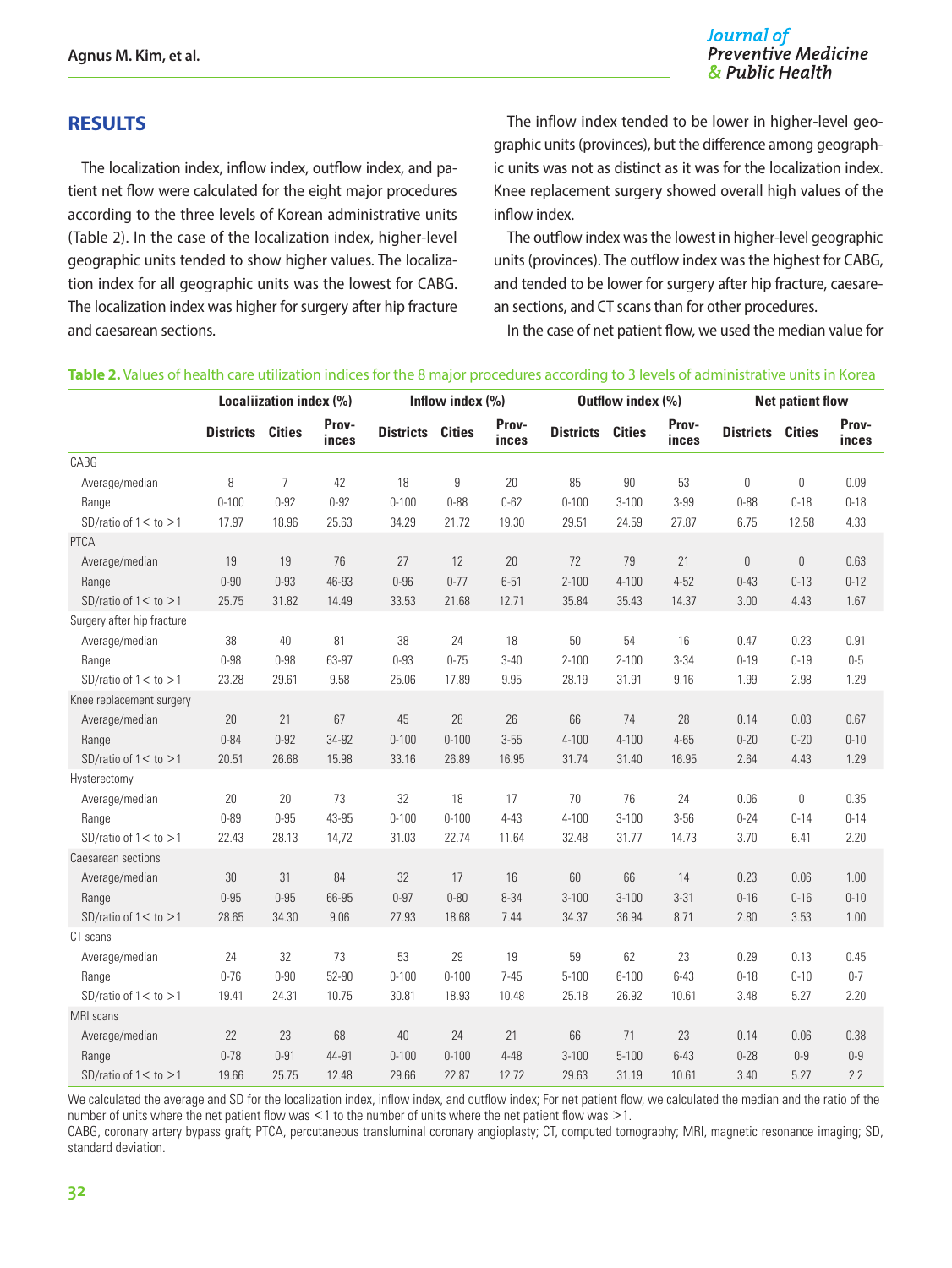Journal of **Preventive Medicine** & Public Health



Figure 2. Relationships among the health care utilization indices and the utilization rates. LI, localization index; II, inflow index;

comparison considering the distribution of net patient flow which was right-skewed. CABG showed the lowest value of this parameter in all geographic units. Surgery after hip fracture, caesarean sections, and CT scans tended to have higher values of net patient flow.

We assessed the relationship among health care utilization indices (Figure 2). A strong negative correlation was identified between the localization index and outflow index for all procedures. A moderate positive correlation between the inflow index and net patient flow was found. The localization index and net patient flow also showed a moderate positive correlation.

We assessed the relationships among utilization rates and health care utilization indices (Figure 2, Table 3). The rate of knee replacement surgery showed a negative correlation with the localization index, inflow index, and net patient flow, and a positive correlation with the outflow index in all geographic units. For CT scans, the inflow index and net patient flow showed a negative correlation with the utilization rate, and the outflow index showed a positive correlation with the utilization rate in provinces. For surgery after hip fracture and PTCA, the utilization rate showed a positive correlation with the localization index and a negative correlation with the outflow index in districts and cities.

#### **DISCUSSION**

In this study, we investigated the relationships among health care utilization indices and the utilization rates of eight major

procedures to evaluate how the indices related to one another and how the indices explained utilization patterns. We confirmed that the associations among health care utilization indices and utilization rates differed according to the characteristics of the procedures and across geographic units.

The localization index was higher for higher-level geographic units. That indicates that interprovincial movement for health care utilization was less frequent than intercity or interdistrict movement. However, even on the level of provinces, values of the localization index differed markedly among procedures. The lowest value of the localization index was for CABG, indicating that the need of residents for this procedure was met the least among the procedures that we studied. As shown in the total number of procedures performed in 2013 [3], CABG is an infrequently performed procedure. Its relative rarity may have influenced the quality or quantity of the supply of available health care facilities, resulting in more frequent interprovincial movement for health care utilization. In addition, the cardiologist performing the index treatment and the hospital where the patients are treated are known to strongly influence patients' decision-making on coronary revascularization [9], and patient's decisions tend to reflect their own preferences [10]. Such characteristics, which allow some discretion in decision-making, may have also contributed to the high interregional movement of the patients. Surgery after hip fracture showed a high localization index, which reflects the characteristics of the procedure. One important characteristic is the relative urgency of the procedure, and the other is that lit-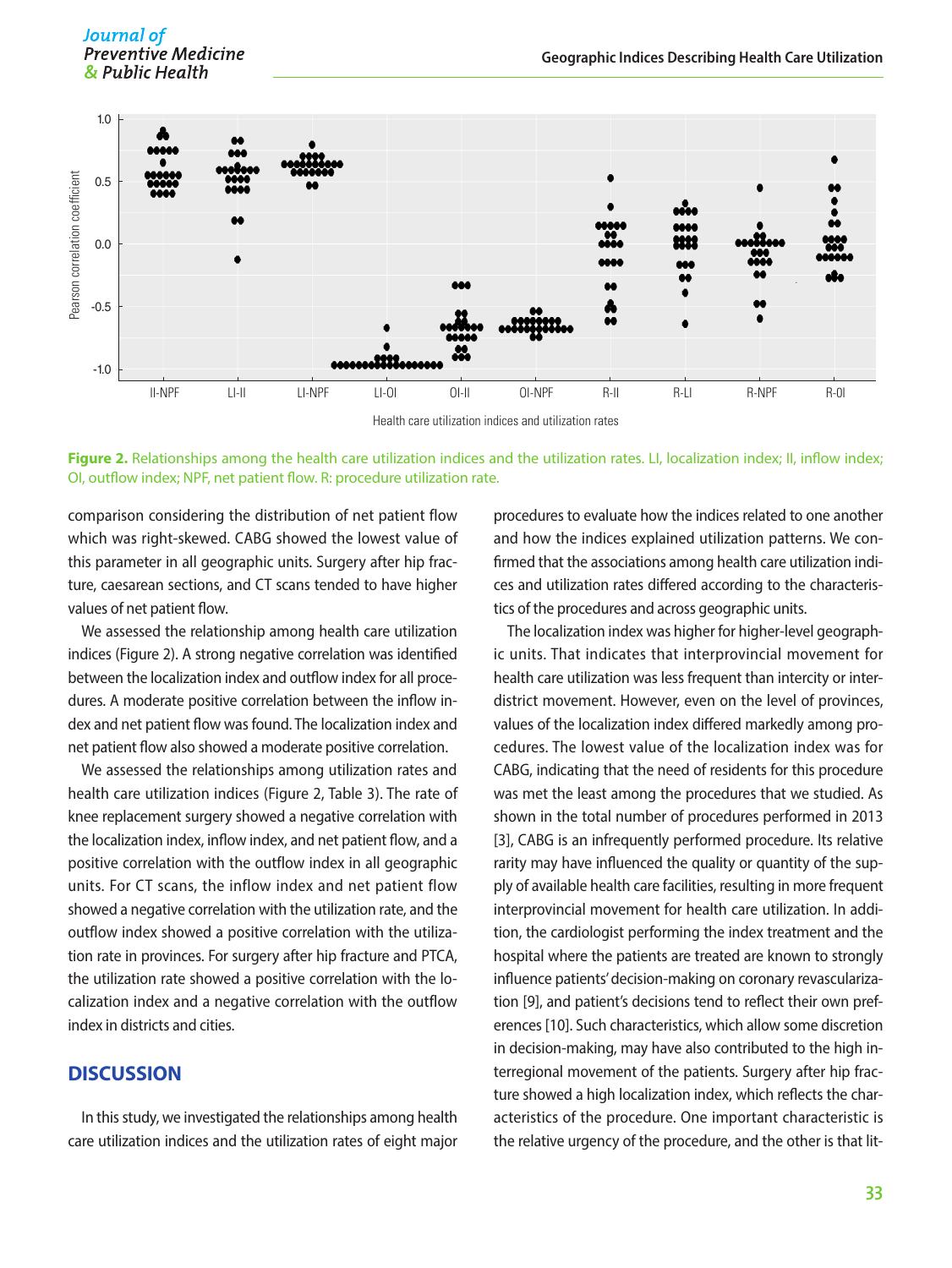#### **Table 3.** Relationships among the utilization rates and the health care utilization indices

|                            | и          |            | $\mathbf{H}$ |            |            | 0 <sub>l</sub> | <b>NPF</b> |            |  |
|----------------------------|------------|------------|--------------|------------|------------|----------------|------------|------------|--|
|                            | <b>PCC</b> | $p$ -value | <b>PCC</b>   | $p$ -value | <b>PCC</b> | $p$ -value     | <b>PCC</b> | $p$ -value |  |
| CABG                       |            |            |              |            |            |                |            |            |  |
| <b>Districts</b>           | 0.052      | 0.41       | 0.101        | 0.11       | $-0.079$   | 0.21           | 0.014      | 0.83       |  |
| Cities                     | 0.039      | 0.62       | 0.122        | 0.12       | $-0.043$   | 0.59           | 0.060      | 0.45       |  |
| Provinces                  | 0.106      | 0.69       | 0.524        | 0.04       | $-0.141$   | 0.60           | 0.450      | 0.08       |  |
| <b>PTCA</b>                |            |            |              |            |            |                |            |            |  |
| <b>Districts</b>           | 0.287      | < 0.001    | 0.164        | 0.009      | $-0.244$   | < 0.001        | 0.060      | 0.34       |  |
| Cities                     | 0.322      | < 0.001    | 0.162        | 0.04       | $-0.305$   | < 0.001        | 0.146      | 0.06       |  |
| Provinces                  | $-0.046$   | 0.86       | $-0.128$     | 0.64       | 0.052      | 0.85           | $-0.169$   | 0.53       |  |
| Surgery after hip fracture |            |            |              |            |            |                |            |            |  |
| <b>Districts</b>           | 0.248      | < 0.001    | 0.122        | 0.05       | $-0.241$   | < 0.001        | 0.031      | 0.62       |  |
| Cities                     | 0.247      | 0.001      | 0.125        | 0.11       | $-0.249$   | 0.001          | 0.016      | 0.84       |  |
| Provinces                  | $-0.041$   | 0.88       | 0.294        | 0.27       | $-0.011$   | 0.97           | 0.010      | 0.97       |  |
| Knee replacement surgery   |            |            |              |            |            |                |            |            |  |
| Districts                  | $-0.253$   | < 0.001    | $-0.550$     | < 0.001    | 0.435      | < 0.001        | $-0.236$   | < 0.001    |  |
| Cities                     | $-0.292$   | < 0.001    | $-0.370$     | < 0.001    | 0.343      | < 0.001        | $-0.123$   | 0.12       |  |
| Provinces                  | $-0.643$   | 0.007      | $-0.588$     | 0.02       | 0.671      | 0.004          | $-0.511$   | 0.04       |  |
| Hysterectomy               |            |            |              |            |            |                |            |            |  |
| <b>Districts</b>           | 0.151      | 0.02       | 0.004        | 0.95       | $-0.093$   | 0.14           | 0.003      | 0.97       |  |
| Cities                     | 0.138      | 0.08       | $-0.021$     | 0.79       | $-0.117$   | 0.14           | 0.014      | 0.86       |  |
| Provinces                  | 0.010      | 0.97       | $-0.477$     | 0.06       | 0.041      | 0.88           | $-0.258$   | 0.33       |  |
| Caesarean sections         |            |            |              |            |            |                |            |            |  |
| <b>Districts</b>           | 0.018      | 0.77       | $-0.160$     | 0.01       | 0.051      | 0.42           | $-0.055$   | 0.39       |  |
| Cities                     | 0.040      | 0.61       | 0.045        | 0.57       | $-0.049$   | 0.54           | $-0.086$   | 0.27       |  |
| Provinces                  | $-0.150$   | 0.58       | $-0.490$     | 0.05       | 0.171      | 0.53           | 0.454      | 0.08       |  |
| CT scans                   |            |            |              |            |            |                |            |            |  |
| <b>Districts</b>           | $-0.143$   | 0.02       | 0.016        | 0.80       | 0.156      | 0.01           | $-0.151$   | 0.02       |  |
| Cities                     | 0.006      | 0.94       | $-0.174$     | 0.03       | 0.017      | 0.83           | $-0.157$   | 0.04       |  |
| Provinces                  | $-0.394$   | 0.13       | $-0.647$     | 0.007      | 0.459      | 0.07           | $-0.599$   | 0.01       |  |
| MRI scans                  |            |            |              |            |            |                |            |            |  |
| <b>Districts</b>           | 0.230      | < 0.001    | $-0.128$     | 0.04       | $-0.106$   | 0.09           | 0.022      | 0.73       |  |
| Cities                     | 0.158      | 0.04       | $-0.020$     | $0.80\,$   | $-0.137$   | 0.08           | $-0.015$   | 0.84       |  |
| Provinces                  | $-0.189$   | 0.48       | $-0.316$     | 0.23       | 0.249      | 0.35           | $-0.071$   | 0.79       |  |

LI, localization index; II, inflow index; OI, outflow index; NPF, net patient flow; PCC, Pearson correlation coefficient; CABG, coronary artery bypass graft; PTCA, percutaneous transluminal coronary angioplasty; CT, computed tomography; MRI, magnetic resonance imaging.

tle discretion exists regarding treatment options. As a result of these characteristics, surgery after hip fracture has been used as a reference procedure in geographic variation studies [8]. Caesarean sections likewise showed a high localization index. The caesarean section rate is Korea is among the highest in the world [11], and geographic variation in the caesarean section rate in Korea has been found to be low compared with other countries [3]. It can be postulated that the regional supply for caesarean sections is sufficient to maintain a high localization index with little variation, and the tendency to choose a caesarean section is quite strong in Korea despite the discretionary nature of many caesarean sections [12,13] .

The inflow index tended to decrease in higher-level geographic units. This corresponds to the findings for the localization index to some extent. As the degree of localization increases in geographic units, patient export to other areas decreases. Thus, from the perspective of the other areas, inflow of patients may decrease. Additionally, as we considered the inflow index to indicate the degree to which patients were drawn from other areas, lower values of the inflow index in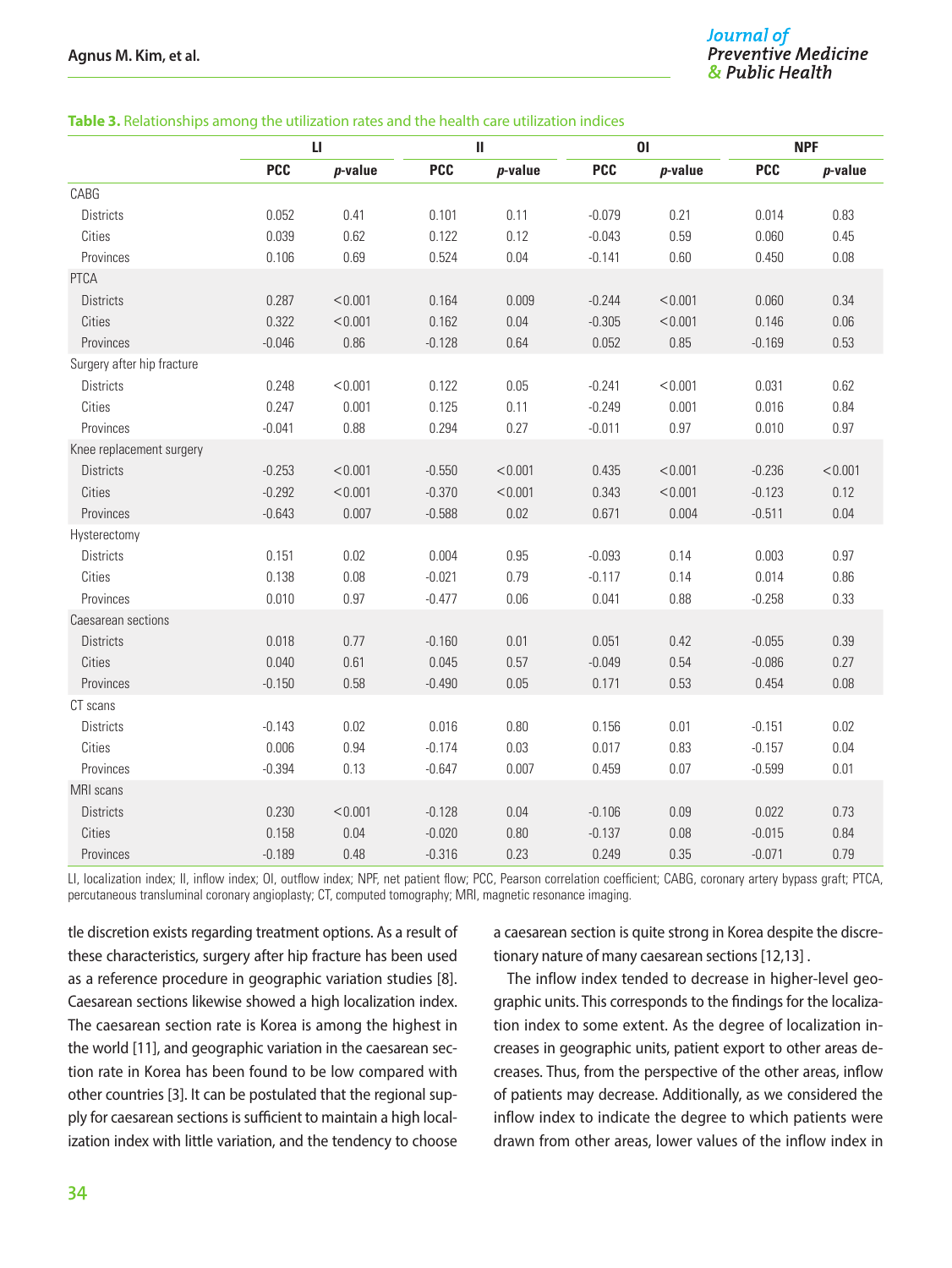higher-level geographic units may indicate that the degree to which an area attracted patients from other areas decreased in higher-level geographic units. The lower value of the inflow index in higher-level geographic units also indicates that interareal movement was likely to be less frequent among higher-level geographic units than among lower-level geographic units. Infrequent movement among higher-level geographic units may be partially due to the higher cost incurred by longdistance travel. In addition, this result reflects the health care delivery system in Korea, which is mainly based on the municipal level for the most common and rudimentary aspects of health care.

The outflow index was lower in higher-level geographic units. This decrease was more prominent than for the inflow index. As will be discussed further below, the sharper decrease of the outflow index in higher-level geographic units can be explained by its high correlation with the localization index. The outflow index values for surgery after hip fracture and for caesarean sections, which showed higher localization index values, were lower than for other procedures. CABG, which showed the highest value for the localization index, had the lowest outflow index value.

As net patient flow approaches zero, it indicates a preponderance of patient export over patient import. In the case of CABG, the median value of the net patient flow index was near zero in all geographic units, which means that the number of geographic units in which patient export predominated was far greater than the number of geographic units in which patient import predominated. Therefore, we can see that CABG was performed more intensively in a small number of areas, which means that the degree of concentration was greater than for other procedures. The net patient flow was comparatively high for caesarean sections and surgery after hip fracture, and CT scans, indicating that the procedures were likely to be performed relatively evenly across geographic units.

The strongest correlation among the health care utilization indices was found between the localization index and the outflow index. The deviation from -1 (a perfect negative correlation) may be due to the impact of the non-residents treated in an area on the number of procedures performed on residents. The correlation between the localization index and the outflow index was less than -0.9 in most cases. Since the value of the inflow index ranged from 16 to 53%, we could suppose that the inflow of patients was not negligible. However, as indicated by the value of net patient flow, patient outflow was

predominant over patient inflow in a large proportion of geographic units. Therefore, the strong negative correlation between the localization index and outflow index likely reflected the predominance of patient outflow over patient inflow, with patient import having a minimal impact on the denominator of the outflow index.

The correlation between the outflow index and the inflow index was strongly negative, except in the case of surgery after hip fracture and CT scans. The relatively weak correlation observed for surgery after hip fracture and CT scans may be explained by the fact that for these procedures, it is less necessary to search to find better care. Concerning surgery after hip fracture, it has been suggested that interventions be performed within approximately 24 hours of the injury because earlier surgery is more advantageous in terms of outcomes and complications [14-17]. This characteristic of urgency may have reduced the tendency for patients to travel to another area for treatment. In the case of CT scans, there is less room on the part of the patients to seek better quality, which may be related with less patient movement among areas. The positive correlation between the inflow index and net patient flow reflects the fact that net patient flow increased with patient import. Additionally, the positive correlation between the localization index and net patient flow suggests that patient import was positively related with the degree of localization.

The relationships among utilization rates and health care utilization indices varied across procedures. In knee replacement surgery, the utilization rate generally showed significant correlations with the health care utilization indices. The negative correlation between the utilization rate and localization index in knee replacement surgery suggests that more knee replacements were performed on patients who sought care outside their own area of residence. This fact indicates that in the case of knee replacement surgery, patients who sought care outside their own residence were more likely to undergo surgery. The positive correlation between the utilization rate and the outflow index in knee replacement surgery can be explained in the same way. It is known that evidence-based indications have not been established for knee replacement surgery and that the treatment decision for knee replacement surgery is dependent on the patient's opinion [18]. These characteristics of knee replacement surgery make patients seeking care outside their own area more likely to receive treatment that may be unnecessary.

The inflow index and net patient flow showed negative cor-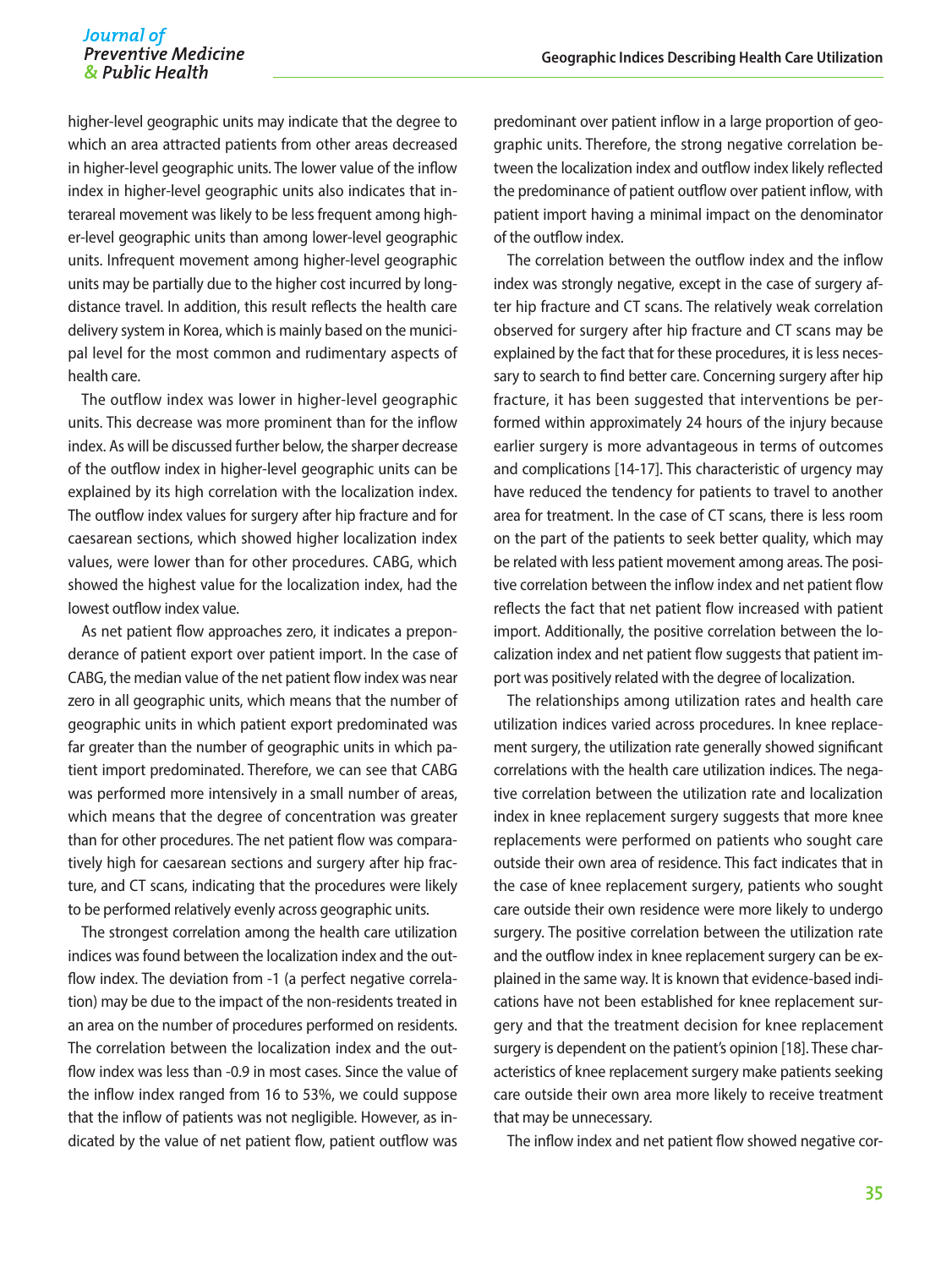relations with the rate of knee replacement surgery. The negative correlation between the inflow index and utilization rate suggests that the residents in areas where many non-residents came to undergo procedures tended to receive fewer procedures. This explanation is consistent with the interpretation of the negative association between the localization index and the utilization rate. While patients who sought care outside their own area of residence tended to receive more procedures, patients who stayed in their own area of residence tended to have fewer procedures. Therefore, patients who lived in an area where patient outflow predominated over patient inflow tended to undergo more procedures, as shown by the negative correlation between the utilization rate and net patient flow in knee replacement surgery.

The relationships between the utilization rate and the four health care utilization indices in CT scans are similar to those observed for knee replacement surgery. However, in the case of CT scans, the correlation appeared stronger at the provincial level. This can be explained in two ways. First, this may merely be the effect of the modifiable areal unit problem, which refers to variation caused by the different ways in which data can be aggregated to form areal units [19]. Second, it may be due to the traits of the procedure. CT scans, a diagnostic procedure, are more likely to be performed in conjunction with the main medical treatment, except in cases of health examinations among the healthy population. Patients are less likely to travel to a different area just to receive a CT scan; it is therefore more likely that patients travel to a different area to undergo specific medical procedures that require the use of CT scans. It may be postulated that patients who desire to undergo certain procedures in different provinces are more prone to undergo CT scans. In that case, we can suppose that these procedures may be complicated or expensive, since they induce patients to travel across provinces.

In surgery after hip fracture and PTCA, a positive correlation between the utilization rate and the localization index and a negative correlation between the utilization rate relation between the utilization rate and the localization index and a negative correlation between the utilization rate and the outflow index were observed at the municipal level. Under the premise that overuse is less likely for these procedures, the positive correlation between the utilization rate and the localization index suggests that the residents of an area with a high localization index were more likely to receive the treatment they needed. The negative correlation between the utilization

rate and the outflow index can be explained in a similar way. The more patient outflow occurred, the less likely it was that residents received treatment.

This study has several limitations. First, while the number of most of the procedures in this study can be considered to reflect all procedures performed in Korea, we were unable to determine how many MRI scans were not covered by the NHI. Therefore, the statistical findings presented in this study on MRI scans are likely to differ from the actual utilization rate in Korea. Second, the variation in population size among Korean administrative units is greater than that observed in other countries [3]. As large variation in population sizes is known to cause extra-variation, variation in the population size may have influenced the measurement of the utilization rate and indices. Third, a causal relationship is different from simple associations. To interpret associations and to develop causal interpretations, we need more information on the factors that may affect health care utilization. With information on the socioeconomic status of each geographic unit and the distribution of health care facilities within geographic units, we would be able to interpret these associations more accurately and to elucidate the causal relationships underlying our findings.

To the best of our knowledge, this is the first study to attempt to examine health care utilization indices by characterizing the relationships among the indices and the health care utilization rates. By applying the health care utilization indices to major medical procedures, instead of hospitalization or discharge, we have broadened the scope of application of these health care utilization indices. For a more detailed explanation of the relationships among the health care utilization indices, we need to investigate the specific factors that may affect such relationships.

Accurate measurements of geographic patterns of health care utilization are a prerequisite for the study of geographic variation in health care utilization. We evaluated four health care utilization indices describing the geographic patterns of health care utilization for eight major procedures according to three levels of geographic units in Korea. In higher-level geographic units, the localization index was high, while the inflow index and outflow index were relatively low. Additionally, the indices showed different patterns for different procedures. A strong negative correlation between the localization index and the outflow index was observed in all eight procedures. Net patient flow showed a moderate positive correlation with the localization index and the inflow index. We found that